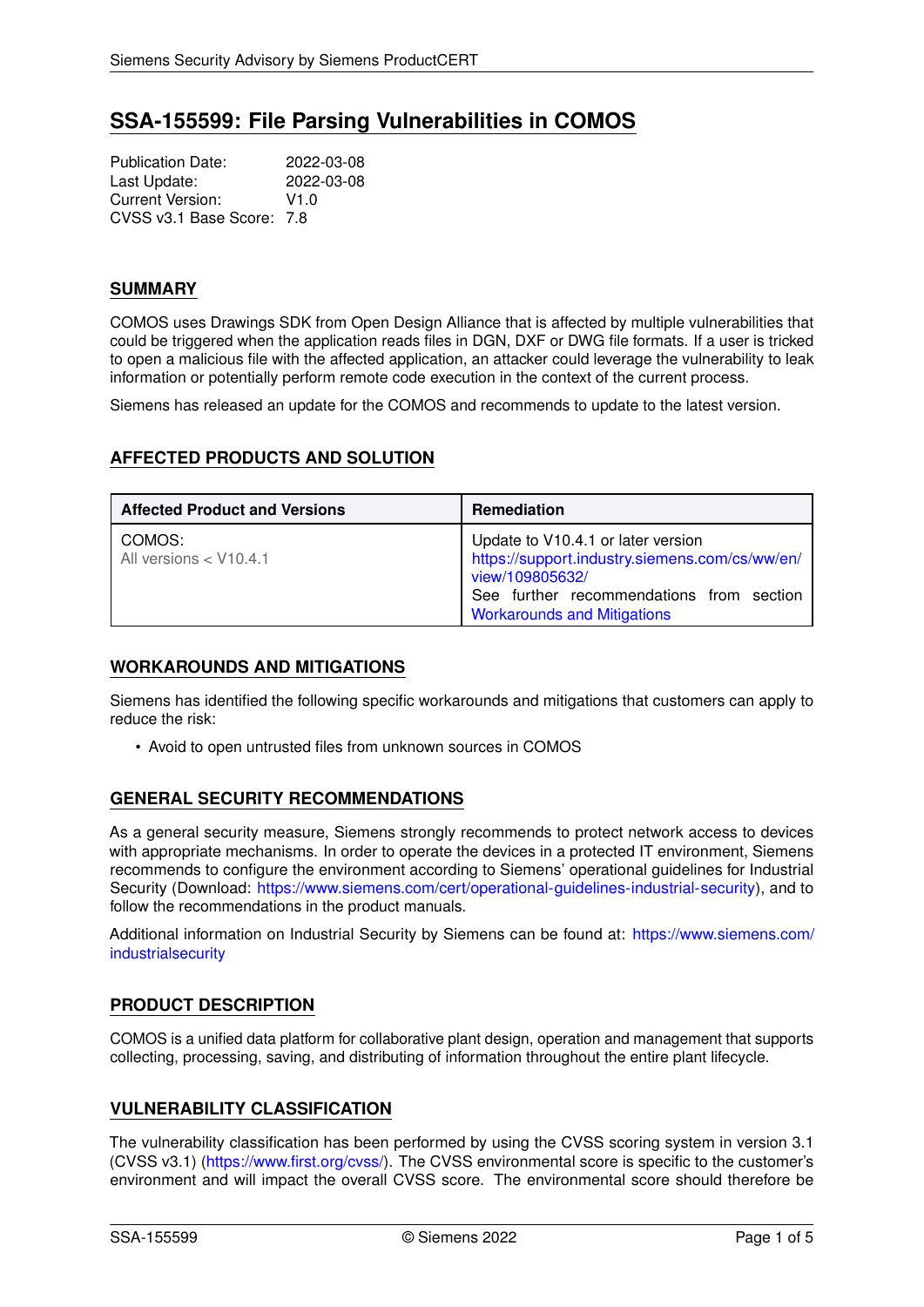individually defined by the customer to accomplish final scoring.

An additional classification has been performed using the CWE classification, a community-developed list of common software security weaknesses. This serves as a common language and as a baseline for weakness identification, mitigation, and prevention efforts. A detailed list of CWE classes can be found at: [https://cwe.mitre.org/.](https://cwe.mitre.org/)

### Vulnerability CVE-2021-25173

Open Design Alliance Drawings SDK before 2021.12 contains a memory allocation with excessive size vulnerability while parsing specially crafted DGN files. This could allow an attacker to execute code in the context of the current process. (ZDI-CAN-12019)

CVSS v3.1 Base Score 7.8

CVSS Vector [CVSS:3.1/AV:L/AC:L/PR:N/UI:R/S:U/C:H/I:H/A:H/E:P/RL:O/RC:C](https://www.first.org/cvss/calculator/3.1#CVSS:3.1/AV:L/AC:L/PR:N/UI:R/S:U/C:H/I:H/A:H/E:P/RL:O/RC:C) CWE CWE-789: Memory Allocation with Excessive Size Value

#### Vulnerability CVE-2021-25174

Open Design Alliance Drawings SDK before 2021.12 contains a memory allocation with excessive size vulnerability while parsing specially crafted DGN files. This could allow an attacker to execute code in the context of the current process. (ZDI-CAN-12026)

| CVSS v3.1 Base Score | 7 8                                                        |
|----------------------|------------------------------------------------------------|
| CVSS Vector          | CVSS:3.1/AV:L/AC:L/PR:N/UI:R/S:U/C:H/I:H/A:H/E:P/RL:O/RC:C |
| <b>CWE</b>           | CWE-789: Memory Allocation with Excessive Size Value       |

#### Vulnerability CVE-2021-25175

Open Design Alliance Drawings SDK before 2021.11 contains a type conversion vulnerability while parsing specially crafted DXF and DWG files. This could allow an attacker to execute code in the context of the current process. (ZDI-CAN-11912, ZDI-CAN-11993, ZDI-CAN-11988)

| CVSS v3.1 Base Score | 7.8                                                        |
|----------------------|------------------------------------------------------------|
| CVSS Vector          | CVSS:3.1/AV:L/AC:L/PR:N/UI:R/S:U/C:H/I:H/A:H/E:P/RL:O/RC:C |
| CWE                  | CWE-822: Untrusted Pointer Dereference                     |

#### Vulnerability CVE-2021-25176

Open Design Alliance Drawings SDK before 2021.11 contains a NULL pointer dereference vulnerability while parsing DXF and DWG files. This could allow an attacker to execute code in the context of the current process. (ZDI-CAN-11913, ZDI-CAN-11989)

| CVSS v3.1 Base Score | 7.8 |
|----------------------|-----|
| <b>CVSS Vector</b>   | CV  |
| <b>CWE</b>           | C٧  |

CVSS Vector [CVSS:3.1/AV:L/AC:L/PR:N/UI:R/S:U/C:H/I:H/A:H/E:P/RL:O/RC:C](https://www.first.org/cvss/calculator/3.1#CVSS:3.1/AV:L/AC:L/PR:N/UI:R/S:U/C:H/I:H/A:H/E:P/RL:O/RC:C) WE-822: Untrusted Pointer Dereference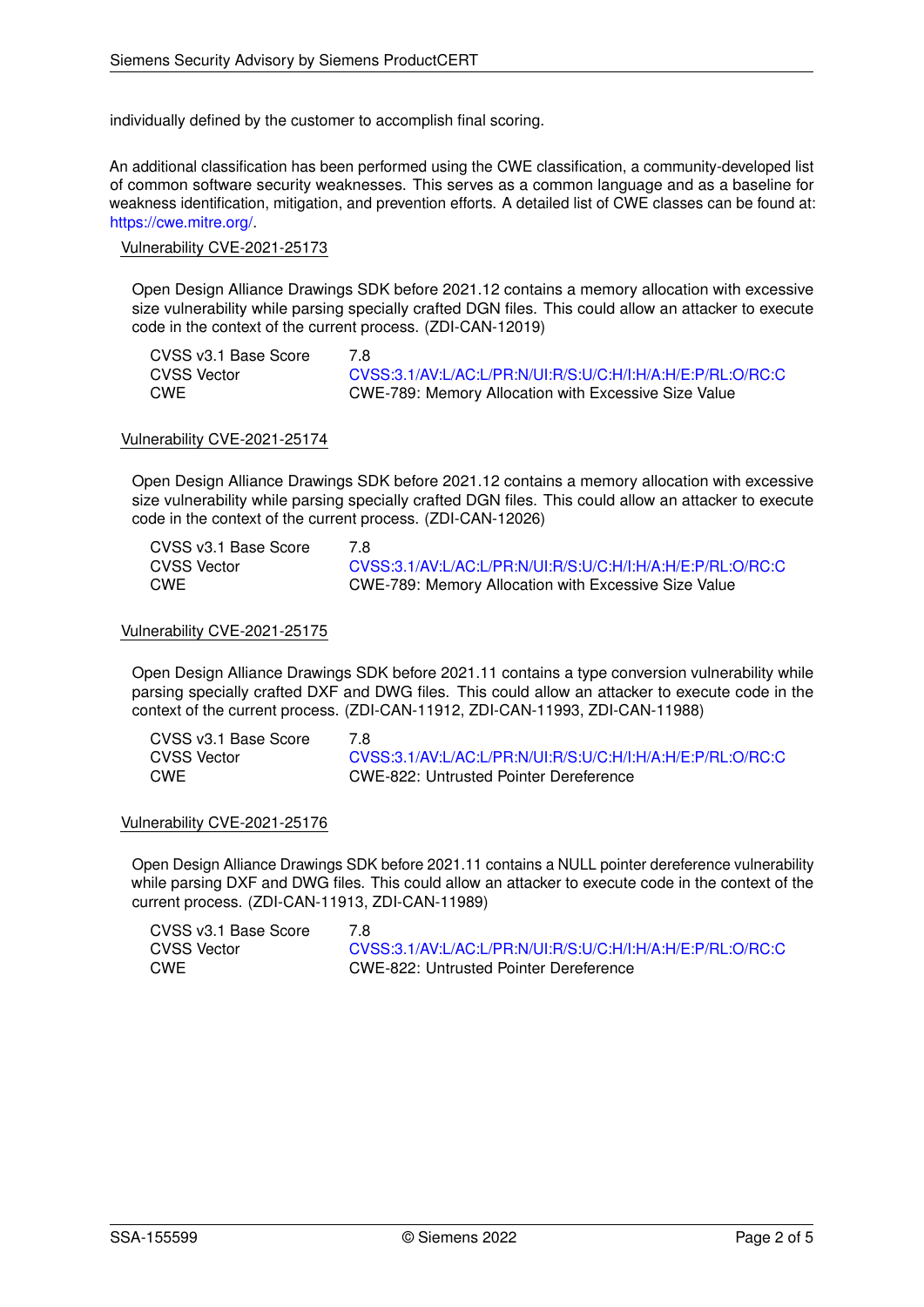#### Vulnerability CVE-2021-25177

Open Design Alliance Drawings SDK before 2021.11 contains a type confusion issue while parsing specially crafted DXF and DWG files. This could allow an attacker to execute code in the context of the current process. (ZDI-CAN-11927)

CVSS v3.1 Base Score 7.8 CVSS Vector [CVSS:3.1/AV:L/AC:L/PR:N/UI:R/S:U/C:H/I:H/A:H/E:P/RL:O/RC:C](https://www.first.org/cvss/calculator/3.1#CVSS:3.1/AV:L/AC:L/PR:N/UI:R/S:U/C:H/I:H/A:H/E:P/RL:O/RC:C) CWE CWE-843: Access of Resource Using Incompatible Type ('Type Confusion')

#### Vulnerability CVE-2021-25178

Open Design Alliance Drawings SDK before 2021.11 contains a stack-based buffer overflow vulnerability while parsing specially crafted DXF or DWG files. This could allow an attacker to execute code in the context of the current process. (ZDI-CAN-11901, ZDI-CAN-12165, ZDI-CAN-12166)

| CVSS v3.1 Base Score | 7 R                                                        |
|----------------------|------------------------------------------------------------|
| CVSS Vector          | CVSS:3.1/AV:L/AC:L/PR:N/UI:R/S:U/C:H/I:H/A:H/E:P/RL:O/RC:C |
| CWE                  | CWE-121: Stack-based Buffer Overflow                       |

#### Vulnerability CVE-2021-31784

Open Design Alliance Drawings SDK before 2021.6 contains an out-of-bounds write issue while parsing specially crafted DXF files. This could result in a write past the end of an allocated buffer and allow an attacker to execute code in the context of the current process. (ZDI-CAN-11915)

CVSS v3.1 Base Score 7.8

CVSS Vector [CVSS:3.1/AV:L/AC:L/PR:N/UI:R/S:U/C:H/I:H/A:H/E:P/RL:O/RC:C](https://www.first.org/cvss/calculator/3.1#CVSS:3.1/AV:L/AC:L/PR:N/UI:R/S:U/C:H/I:H/A:H/E:P/RL:O/RC:C) CWE CWE-787: Out-of-bounds Write

#### Vulnerability CVE-2021-32936

Open Design Alliance Drawings SDK before 2022.4 contains an out-of-bounds write issue while parsing specially crafted DXF files. This could result in a write past the end of an allocated buffer and allow an attacker to execute code in the context of the current process. (ZDI-CAN-13408)

CVSS v3.1 Base Score 7.8

CVSS Vector [CVSS:3.1/AV:L/AC:L/PR:N/UI:R/S:U/C:H/I:H/A:H/E:P/RL:O/RC:C](https://www.first.org/cvss/calculator/3.1#CVSS:3.1/AV:L/AC:L/PR:N/UI:R/S:U/C:H/I:H/A:H/E:P/RL:O/RC:C) CWE CWE-787: Out-of-bounds Write

#### Vulnerability CVE-2021-32938

Open Design Alliance Drawings SDK before 2022.4 are vulnerable to an out-of-bounds read while parsing specially crafted DWG files. This could allow an attacker to read sensitive information from memory locations and to cause a denial of service (crash). (ZDI-CAN-13378)

| CVSS v3.1 Base Score |                                                            |
|----------------------|------------------------------------------------------------|
| CVSS Vector          | CVSS:3.1/AV:L/AC:L/PR:N/UI:R/S:U/C:H/I:N/A:H/E:P/RL:O/RC:C |
| CWE                  | CWE-125: Out-of-bounds Read                                |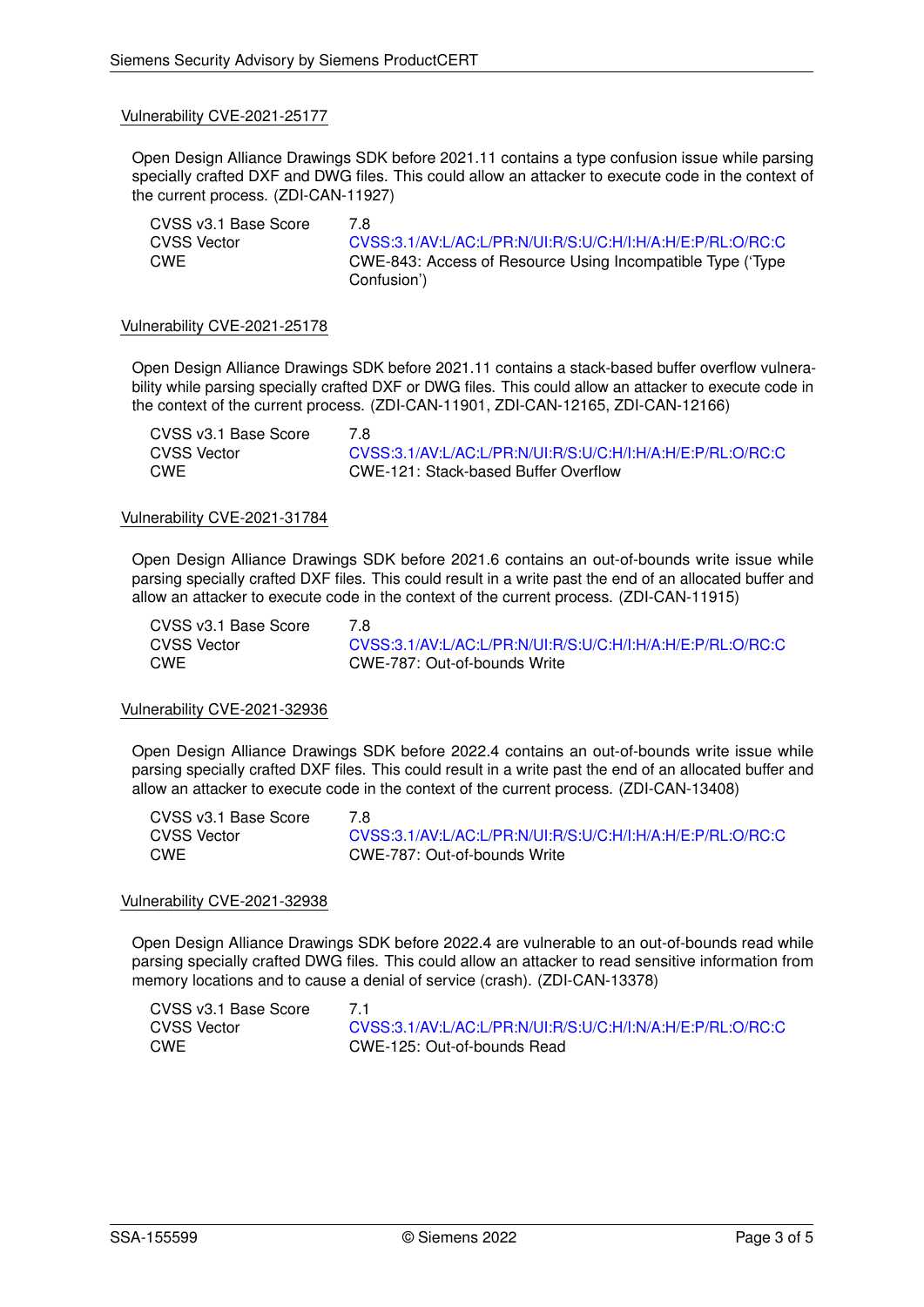#### Vulnerability CVE-2021-32940

Open Design Alliance Drawings SDK before 2022.4 are vulnerable to an out-of-bounds read while parsing specially crafted DWG files. This could allow an attacker to read sensitive information from memory locations and to cause a denial of service. (ZDI-CAN-13412)

| CVSS v3.1 Base Score | 71                                                         |
|----------------------|------------------------------------------------------------|
| CVSS Vector          | CVSS:3.1/AV:L/AC:L/PR:N/UI:R/S:U/C:H/I:N/A:H/E:P/RL:O/RC:C |
| CWE                  | CWE-125: Out-of-bounds Read                                |

#### Vulnerability CVE-2021-32944

Open Design Alliance Drawings SDK before 2021.11 contains a use-after-free vulnerability while parsing specially crafted DGN files. This could allow an attacker to execute code in the context of the current process. (ZDI-CAN-13468, ZDI-CAN-13413)

| CVSS v3.1 Base Score | 7 8                                                        |
|----------------------|------------------------------------------------------------|
| CVSS Vector          | CVSS:3.1/AV:L/AC:L/PR:N/UI:R/S:U/C:H/I:H/A:H/E:P/RL:O/RC:C |
| CWE                  | CWE-416: Use After Free                                    |

#### Vulnerability CVE-2021-32946

Open Design Alliance Drawings SDK before 2022.4 are vulnerable to improper check for unusual or exceptional conditions while parsing specially crafted DGN files. This could allow an attacker to cause a denial-of-service condition or execute code in the context of the current process. (ZDI-CAN-13411, ZDI-CAN-13409)

CVSS v3.1 Base Score 7.8

CVSS Vector [CVSS:3.1/AV:L/AC:L/PR:N/UI:R/S:U/C:H/I:H/A:H/E:P/RL:O/RC:C](https://www.first.org/cvss/calculator/3.1#CVSS:3.1/AV:L/AC:L/PR:N/UI:R/S:U/C:H/I:H/A:H/E:P/RL:O/RC:C) CWE CWE-754: Improper Check for Unusual or Exceptional Conditions

#### Vulnerability CVE-2021-32948

Open Design Alliance Drawings SDK before 2022.4 contains an out-of-bounds write issue while parsing specially crafted DWG files. This could result in a write past the end of an allocated buffer and allow an attacker to execute code in the context of the current process. (ZDI-CAN-13410)

CVSS v3.1 Base Score 7.8<br>CVSS Vector 60

CVSS Vector [CVSS:3.1/AV:L/AC:L/PR:N/UI:R/S:U/C:H/I:H/A:H/E:P/RL:O/RC:C](https://www.first.org/cvss/calculator/3.1#CVSS:3.1/AV:L/AC:L/PR:N/UI:R/S:U/C:H/I:H/A:H/E:P/RL:O/RC:C) CWE CWE-787: Out-of-bounds Write

#### Vulnerability CVE-2021-32950

Open Design Alliance Drawings SDK before 2022.4 are vulnerable to an out-of-bounds read while parsing specially crafted DXF files. This could allow an attacker to read sensitive information from memory locations and to cause a denial of service. (ZDI-CAN-13415)

| CVSS v3.1 Base Score | 71                                                         |
|----------------------|------------------------------------------------------------|
| CVSS Vector          | CVSS:3.1/AV:L/AC:L/PR:N/UI:R/S:U/C:H/I:N/A:H/E:P/RL:O/RC:C |
| CWE                  | CWE-125: Out-of-bounds Read                                |